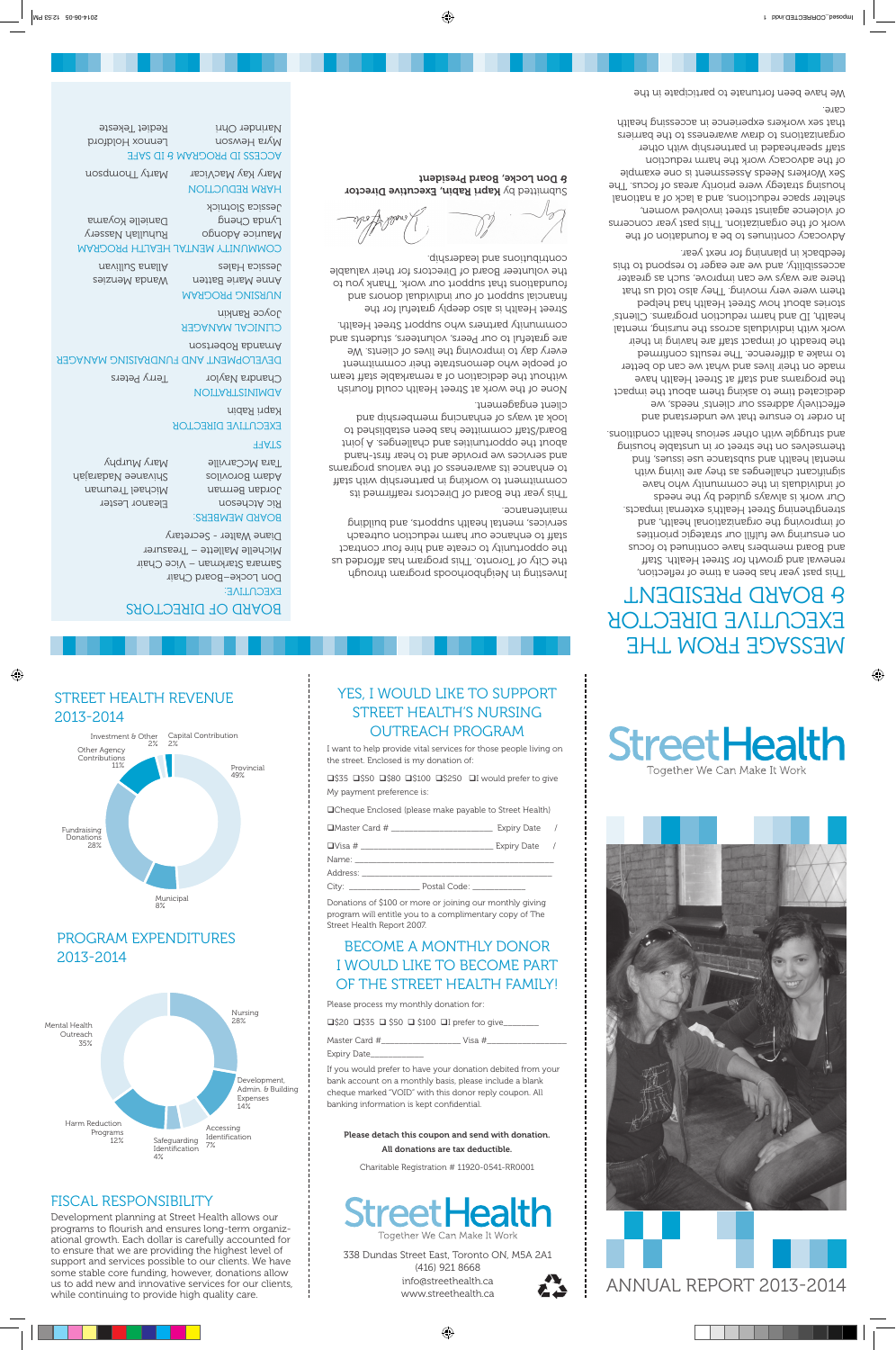# MESSAGE FROM THE EXECUTIVE DIRECTOR & BOARD PRESIDENT

This past year has been a time of reflection, renewal and growth for Street Health. Staff and Board members have continued to focus on ensuring we fulfill our strategic priorities of improving the organizational health, and strengthening Street Health's external impacts. Our work is always guided by the needs of individuals in the community who have significant challenges as they are living with mental health and substance use issues, find themselves on the street or in unstable housing and struggle with other serious health conditions.

In order to ensure that we understand and effectively address our clients' needs, we dedicated time to asking them about the impact the programs and staff at Street Health have made on their lives and what we can do better to make a difference. The results confirmed the breadth of impact staff are having in their work with individuals across the nursing, mental health, ID and harm reduction programs. Clients' stories about how Street Health had helped them were very moving. They also told us that there are ways we can improve, such as greater accessibility, and we are eager to respond to this feedback in planning for next year.

Advocacy continues to be a foundation of the work of the organization. This past year concerns of violence against street involved women, shelter space reductions, and a lack of a national housing strategy were priority areas of focus. The Sex Workers Needs Assessment is one example of the advocacy work the harm reduction staff spearheaded in partnership with other organizations to draw awareness to the barriers that sex workers experience in accessing health care.

Investing in Neighborhoods program through the City of Toronto. This program has afforded us the opportunity to create and hire four contract staff to enhance our harm reduction outreach stan to enhance our namineddellon oditedent<br>services, mental health supports, and building maintenance.

This year the Board of Directors reaffirmed its commitment to working in partnership with staff to enhance its awareness of the various programs and services we provide and to hear first-hand about the opportunities and challenges. A joint aboat the opportanties and challenged. A joint bodid, stair committee has been established<br>look at ways of enhancing membership and client engagement.

None of the work at Street Health could flourish without the dedication of a remarkable staff team miniour the dedication of a remaindable standed<br>of people who demonstrate their commitment every day to improving the lives of clients. We are grateful to our Peers, volunteers, students and community partners who support Street Health.

Street Health is also deeply grateful for the financial support of our individual donors and foundations that support our work. Thank you to the volunteer Board of Directors for their valuable contributions and leadership.

Submitted by Kapri Rabin, Executive Director & Don Locke, Board President

### BOARD OF DIRECTORS EXECUTIVE:

Don Locke–Board Chair Samara Starkman – Vice Chair Michelle Mallette – Treasurer Diane Walter - Secretary

#### BOARD MEMBERS:

Ric Atcheson Eleanor Lester Tara McCarville Mary Murphy

Jordan Berman Michael Treuman Adam Borovilos Shivanee Nadarajah

#### **STAFF**

EXECUTIVE DIRECTOR Kapri Rabin

ADMINISTRATION Chandra Naylor Terry Peters

DEVELOPMENT AND FUNDRAISING MANAGER Amanda Robertson Nursing

#### CLINICAL MANAGER

Joyce Rankin

#### NURSING PROGRAM

Anne Marie Batten Wanda Menzies Jessica Hales Allana Sullivan

#### COMMUNITY MENTAL HEALTH PROGRAM

Lynda Cheng Danielle Koyama Jessica Slotnick

Maurice Adongo Ruhullah Nassery

HARM REDUCTION

Mary Kay MacVicar Marty Thompson

#### ACCESS ID PROGRAM & ID SAFE

Myra Hewson Lennox Holdford Narinder Ohri Rediet Tekeste

We have been fortunate to participate in the